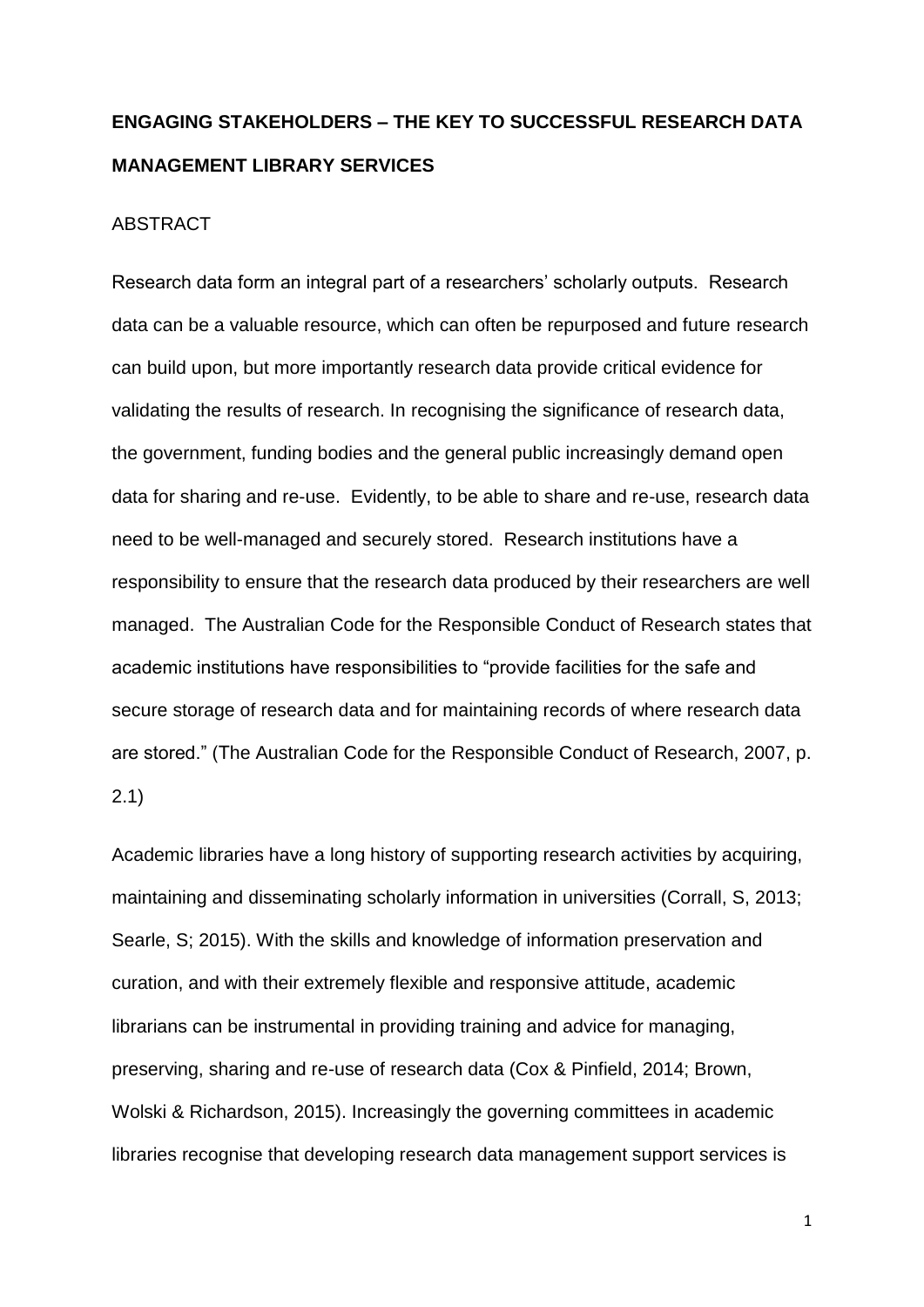an important strategic priority for librarians to provide to their parent institution (Cox & Pinfield, 2014; Rambo, N, 2015). At the same time, it becomes evident that research data management is a complex process that happens at every stage of the research life cycle (Brown, Wolski & Richardson, 2015; Pryor, 2012); therefore, it is a priority for librarians to closely align their work in this area with other organisational units within the University. This requires librarians to build and maintain relationships with both external as well as internal stakeholders.

Because of their knowledge and skillset, academic librarians can potentially play a vital role in providing research data management services to researchers. However, for these services to be successful, it is imperative for the librarians to build and maintain relationships with both internal and external stakeholders at all levels. The University of Queensland Library Research Data Management team work closely with the Office of the Deputy Vice-Chancellor (Research), the Research Integrity Office, the Information Technology Services (ITS), researchers, research administrators, as well as external data service providers such as the Australian National Data Service (ANDS) and Queensland Cyber Infrastructure Foundation (QCIF). The Research Data Management Team are supported by faculty librarians to provide infrastructure, advice, and training to UQ Research Higher Degree (RHD) students and researchers.

This presentation will discuss the strategies and approaches adopted over the past five years to engage and maintain relationships with the multiple critical stakeholders, and share the tangible outcomes achieved by developing the Research Data Management Services at UQ Library.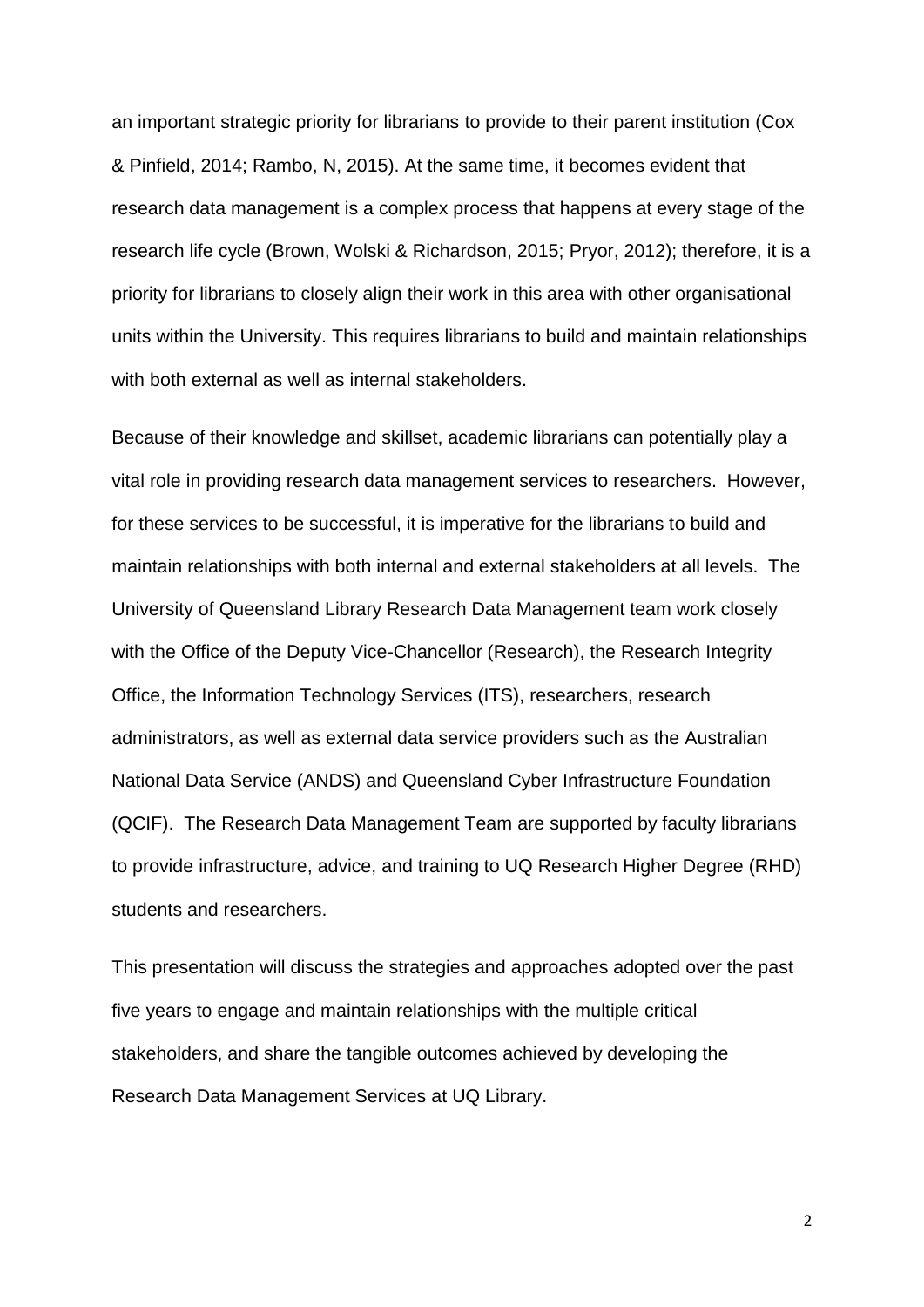## INTRODUCTION

Research data form an integral part of a researchers' scholarly outputs. Research data can be a valuable resource, which can often be repurposed and future research can build upon, but more importantly research data provide critical evidence for validating the results of research. In recognising the significance of research data, the government, funding bodies and the general public increasingly demand open data for sharing and re-use. Evidently, to be able to share and re-use, research data need to be well-managed and securely stored. Research institutions have a responsibility to ensure that the research data produced by their researchers are well managed. The Australian Code for the Responsible Conduct of Research states that academic institutions have responsibilities to "provide facilities for the safe and secure storage of research data and for maintaining records of where research data are stored." (The Australian Code for the Responsible Conduct of Research, 2007, p. 2.1)

Academic libraries play a vital role in supporting Research Data Management (RDM) best practice. Academic libraries have a long history of supporting research activities by acquiring, maintaining and disseminating scholarly information in universities (Corrall, S, 2013; Searle, S; 2015). With the skills and knowledge of information preservation and curation, and with their extremely flexible and responsive attitude, academic librarians can be instrumental in providing training and advice for managing, preserving, sharing and re-use of research data (Cox & Pinfield, 2014; Brown, Wolski & Richardson, 2015). Increasingly the governing committees in academic libraries recognise that RDM is an important strategic priority for research support librarians to provide to their parent institution, and that the library could take the leading role in supporting RDM (Cox & Pinfield, 2014; Rambo, N, 2015). At the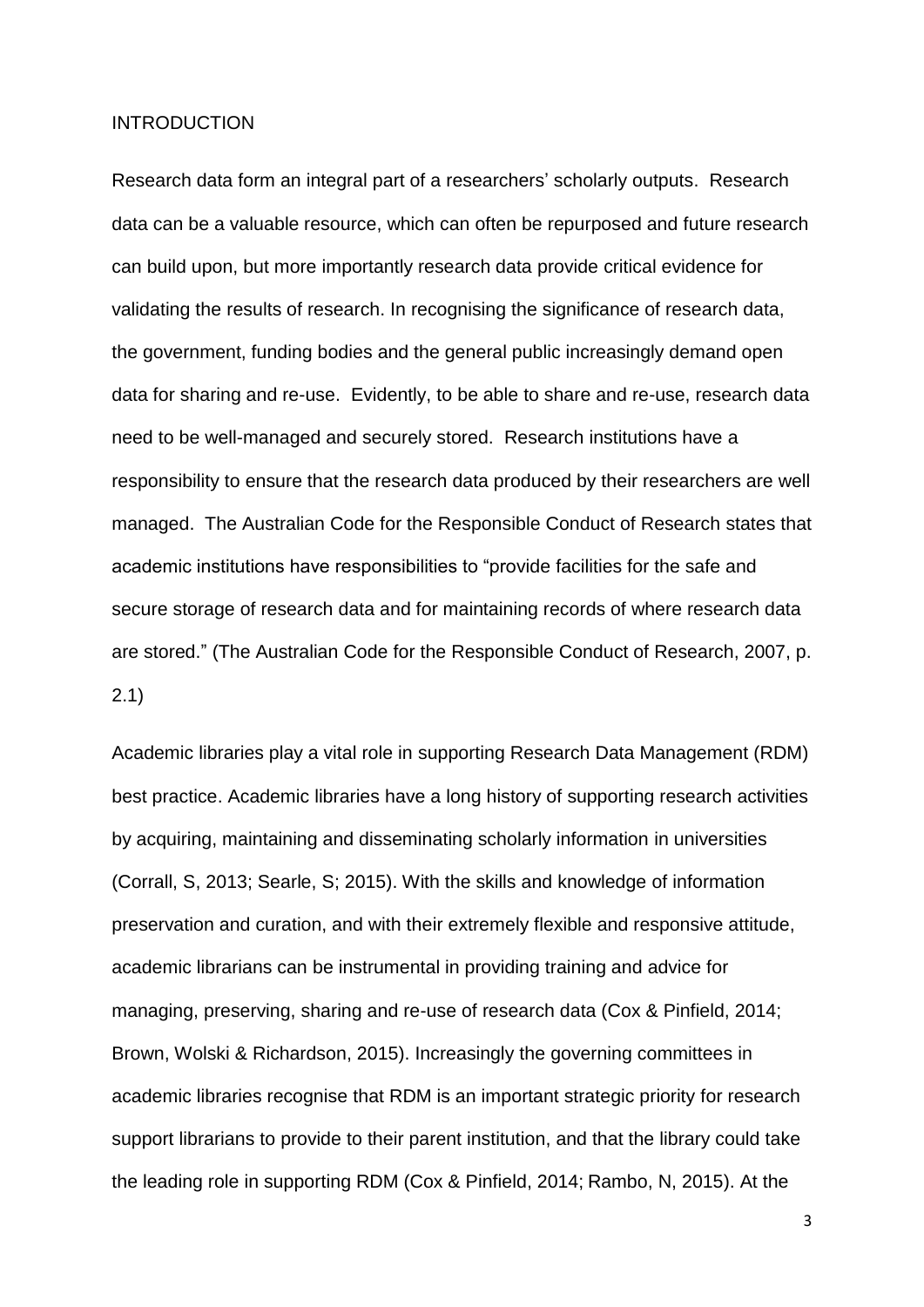same time, it becomes evident that RDM is a very complex process that happens at every stage of the entire research life cycle (Brown, Wolski & Richardson, 2015; Pryor, 2012); therefore, it is a priority for librarians to closely align their work in this area with other organisational units within the University. This requires librarians to build and maintain relationships with both external as well as internal RDM stakeholders.

Since its establishment in 2011, the UQ Library Research Data Management Team have maintained a proactive campaign, actively engaging with critical organisational units within the University of Queensland and essential external data service providers such as the Australian National Data Service (ANDS). The purpose of this paper is to describe the practices adopted for engaging stakeholders and to share the outcome achieved in terms of supporting for RDM best practice. The paper consists of two sections: firstly, the paper describes the strategies and approaches developed to engage all stakeholders including faculty librarians in the RDM campaign; and secondly, the paper presents what has been achieved so far as the result of engaging stakeholders and bringing the UQ research community on board with RDM best practice.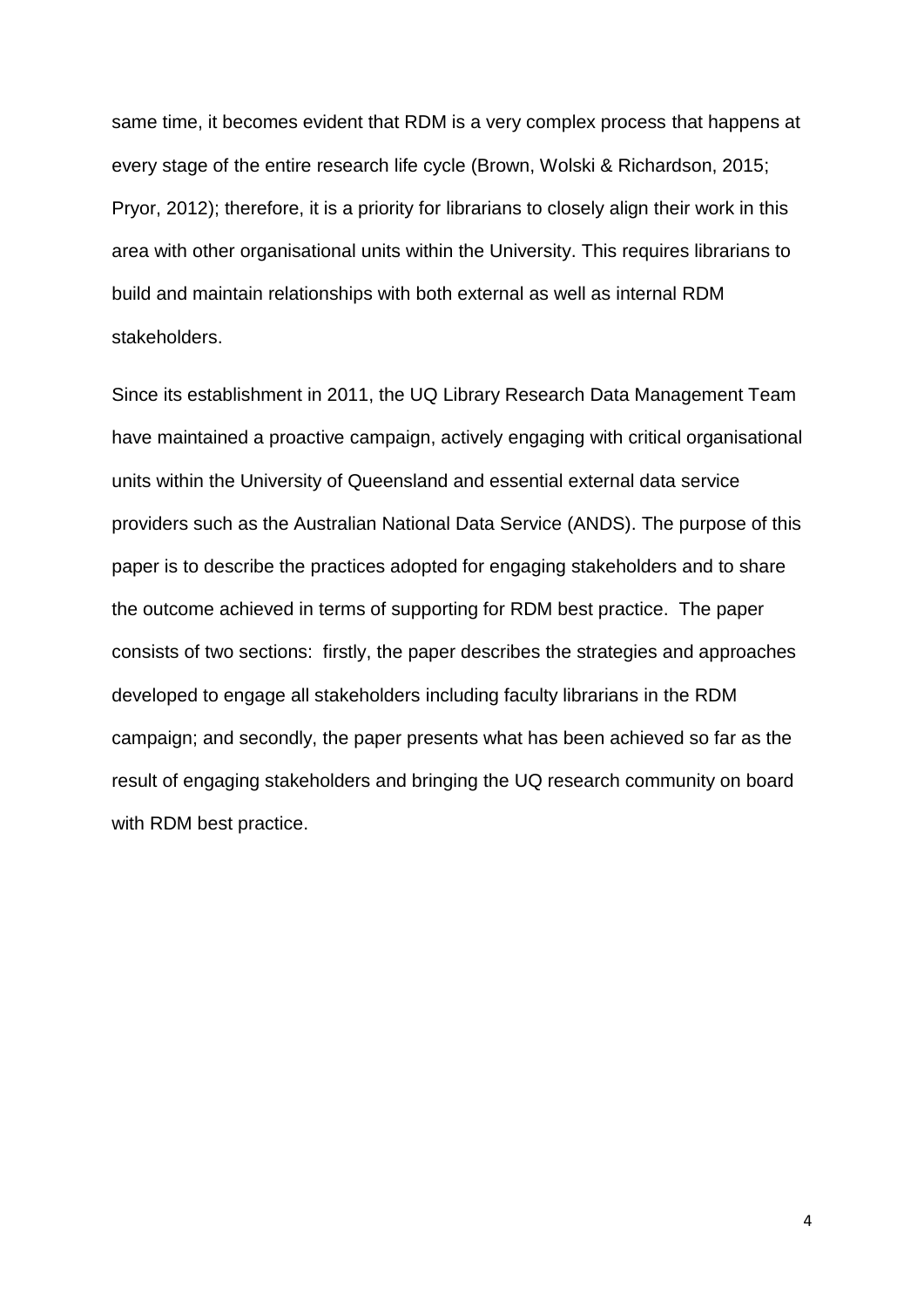#### BACKGROUND

# *The University of Queensland (UQ)*

The University of Queensland (UQ) is a comprehensive and research-intensive institution. The University has six faculties and nine research institutes, many with a multidisciplinary focus. UQ is a partner in the Translational Research Institute – an Australian-first that represents the future in biomedical research; and there are 1452 "Research focused" staff (UQ Key Statistics, viewed 14 March 2015,

[http://www.mis.admin.uq.edu.au/Content/UQKeyStatistics.aspx\)](http://www.mis.admin.uq.edu.au/Content/UQKeyStatistics.aspx). In 2015, The Australian Research Council announced more than \$8 million in funding for 22 University of Queensland-led research projects. UQ's total research outputs for 2015 were 8015 items. The top subject areas of these research outputs include Medicine, Chemistry, Biochemistry, Genetics and Molecular Biology, where large amount of research data have been generated. Infrastructure and storage space for research data are jointly provided by UQ Information Technology Services (ITS), UQ Research Computing Centre (UQRCC), and Queensland Cyber Infrastructure Foundation (QCIF). Some faculties, schools and centres also have their own storage facilities and IT support.

*The University of Queensland Library and the Research Data Management (RDM) Team*

In response to the emerging trend in libraries providing support to the whole research life cycle, the UQ Library established a new division – the Scholarly Publishing and Digitisation Service in 2011. This section has grown significantly in the last five years, and has recently been renamed as the Scholarly Communication and Repository Services. There are three units within this new division: Scholarly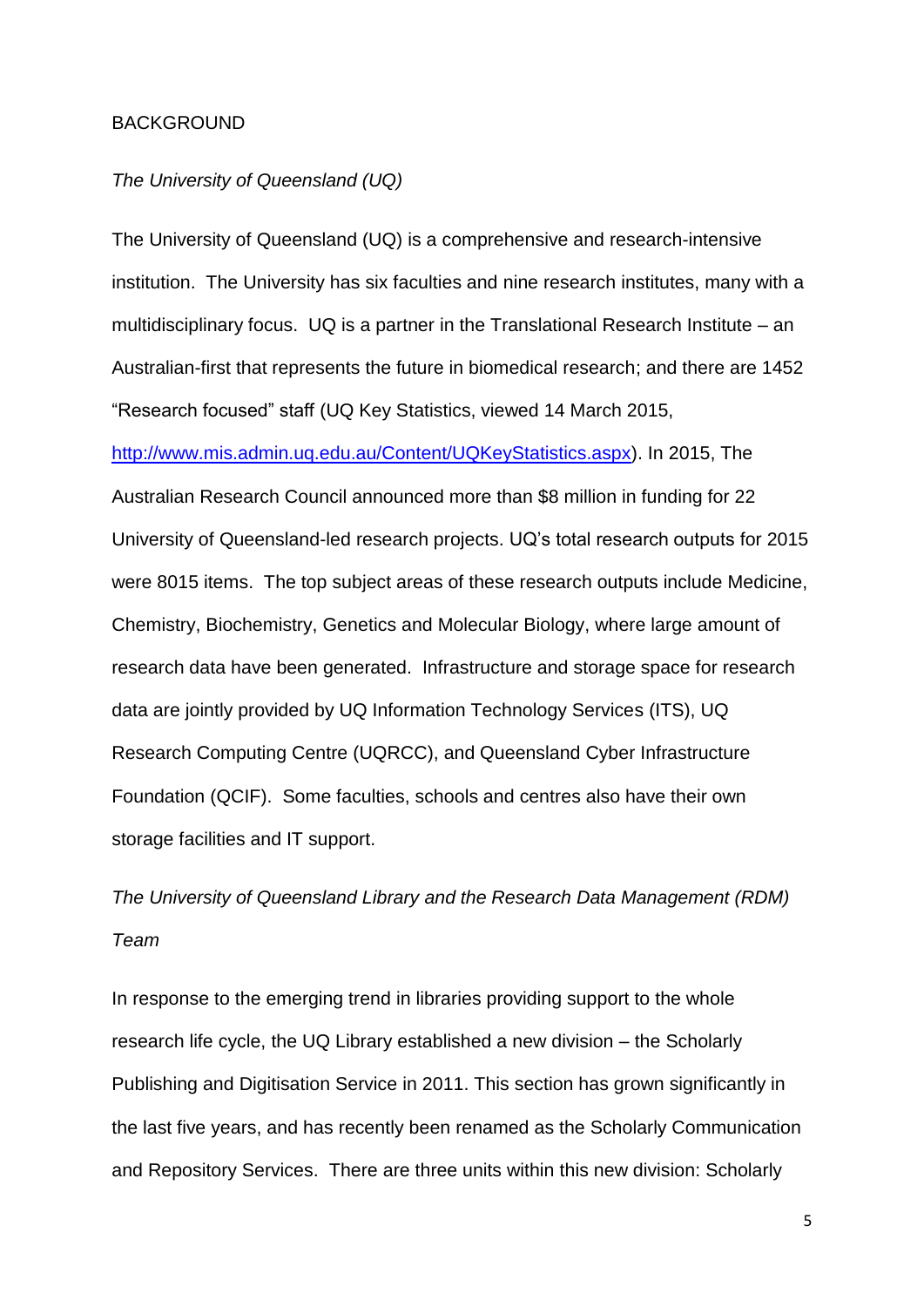Publications, Research Outputs and Impact, and UQ eSpace, the latter is the institutional repository. The Head of the Division is a former researcher with a PhD in Physics.

The Research Outputs and Impact unit consists of the Metrics Team and The Research Data Management team. The Manager of the Unit is a former clinical researcher who previously worked in Queensland Health hospitals and a UK clinical research institute. The Research Outputs and Impact unit maintains expertise across the two broad areas of research evaluation and RDM. The research evaluation work focuses on strategic reporting at whole of University or country-level, whereas the RDM work is more researcher-focused.

Specific goals for the RDM Team also include: 1) to raise RDM best practice awareness within the UQ research community, 2) to get researchers to promote RDM best practice in their groups, and 3) to provide expertise to the senior management of the University when developing RDM policy and procedures.

There is one senior librarian and six librarians within the Research Outputs and Impact Unit. Each staff member has a primary role; however, all staff in the unit are required to be flexible and responsive and be able to support one another when required. Out of the seven librarians, two are mainly responsible for RDM – they effectively lead the RDM Team. Both have a librarianship degree with extensive experiences in academic libraries.

Since its establishment, the RDM Team have been making every effort to outreach and engage with stakeholders within and external to the University. Under the leadership of the library management, the team designed systematic, flexible and strategic approaches to start the RDM engagement campaign.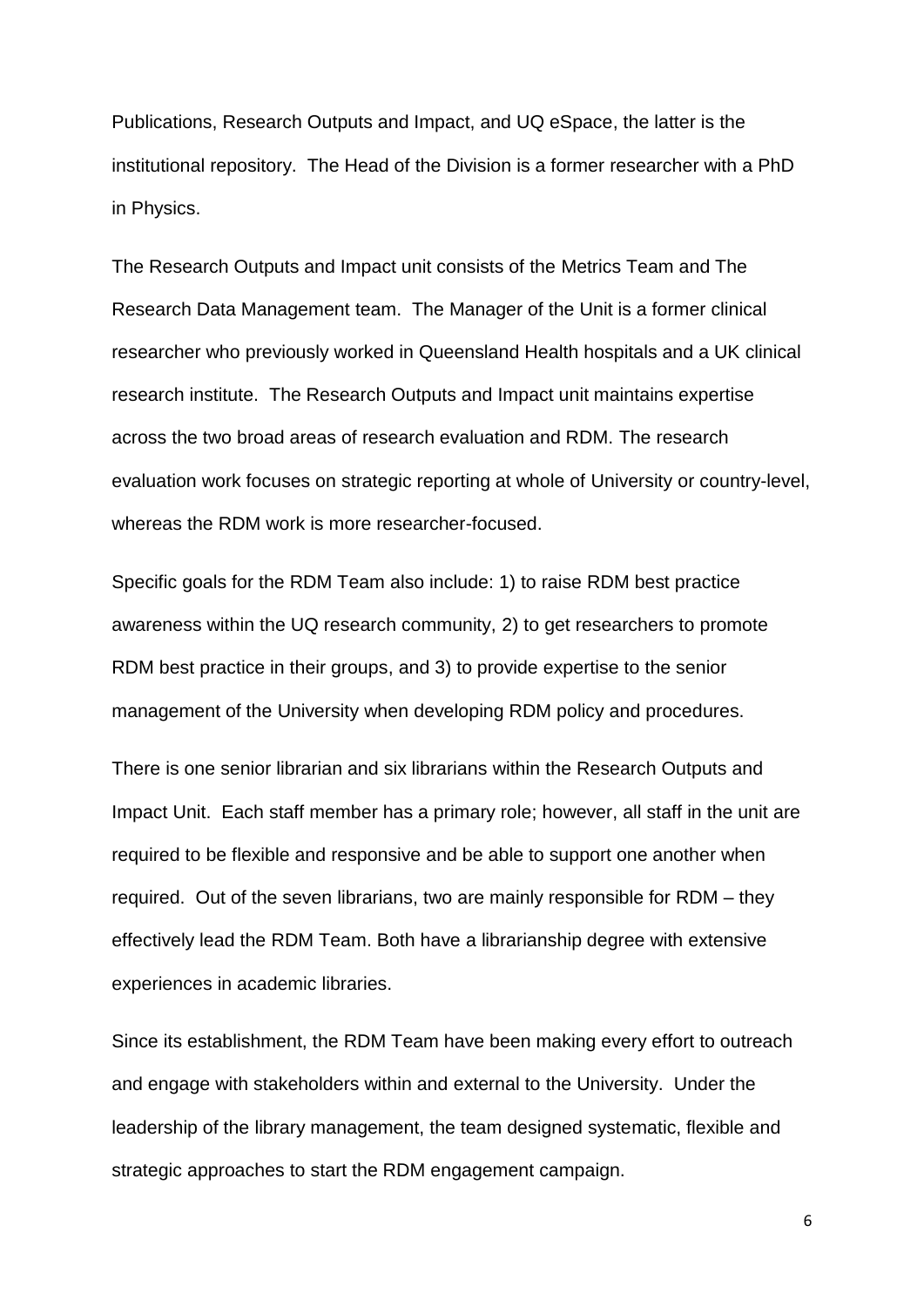## STRATEGIES AND APPROACHES

The physical size of the University and the complexity of organisational structure, as well as the extremely wide range of research areas, present a significant challenge to developing RDM services and support at UQ. RDM in a research institution such as UQ entails three main components: Policy & Procedures, Infrastructure, and Services. To successfully implement RDM best practice within UQ requires a joint effort of, and a close partnership with, the stakeholders at all levels. In their libraryoriented model of Institutional RDM, Pinfield, Cox and Smith (2014) identified six "stakeholders and drivers who would influence and shape RDM within an institution: Library, IT Services, Academic Departments, Senior University Managers, Research Support Services and Other Support Services" (p.23). Similar stakeholders were identified within UQ. These stakeholders include: The Office of Deputy Vice-Chancellor (Research), the Research Integrity Office, the Information Technology Service (ITS), the UQ Research Computer Centre (UQRCC), research administrators from faculties and schools, researchers, and faculty librarians. External data service providers such as the Australian National Data Service (ANDS) and Queensland Cyber Infrastructure Foundation (QCIF) were also identified as stakeholders as they provide RDM best practice framework and guidance. Figure 1 shows the multiple stakeholders that the RDM Team have been interacting and engaging with.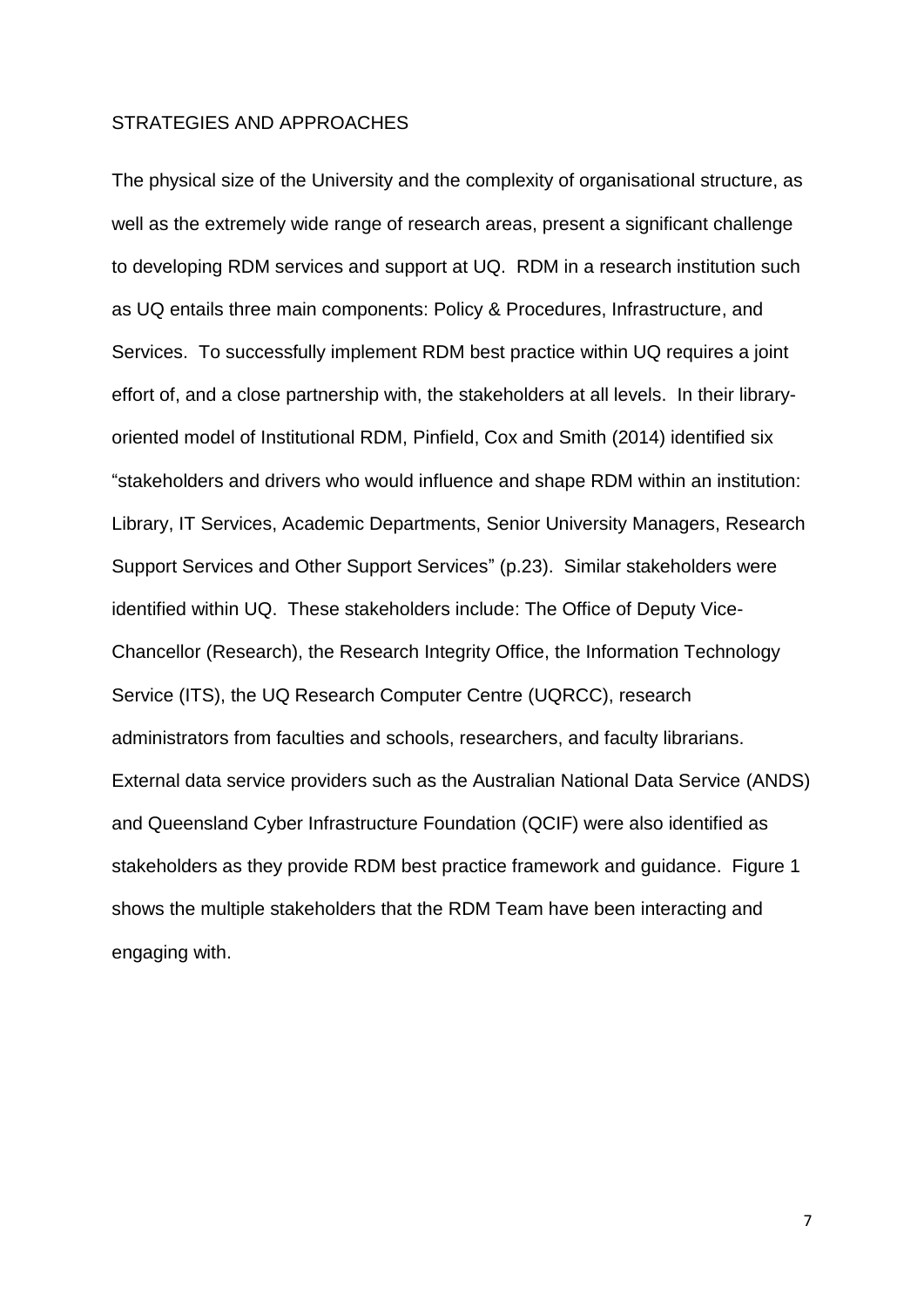

*Figure 1 – Stakeholders that the RDM Team have been engaging with*

In order to successfully engage with our stakeholders, the RDM Team require knowledge and in-depth understanding of the concepts and real RDM practice. It is equally important to fully understand institution's strategic goals, and to familiarise oneself with the government's and major funding bodies' research data management requirements, data policies from journal publishers, as well as the Australian Code for the Responsible Conduct of Research. Discussions with the stakeholders are more effective with knowledge and understanding of RDM best practice. For this reason, the RDM Team members have taken every opportunity to participate in training offered overseas as well as in Australia, such as free online modules produced by UK Digital Curation Centre (DCC), and guides on the national data service provider.

For the RDM Team, it is also beneficial to understand UQ's organisational structure and the roles and responsibilities of each unit, so that the approach to each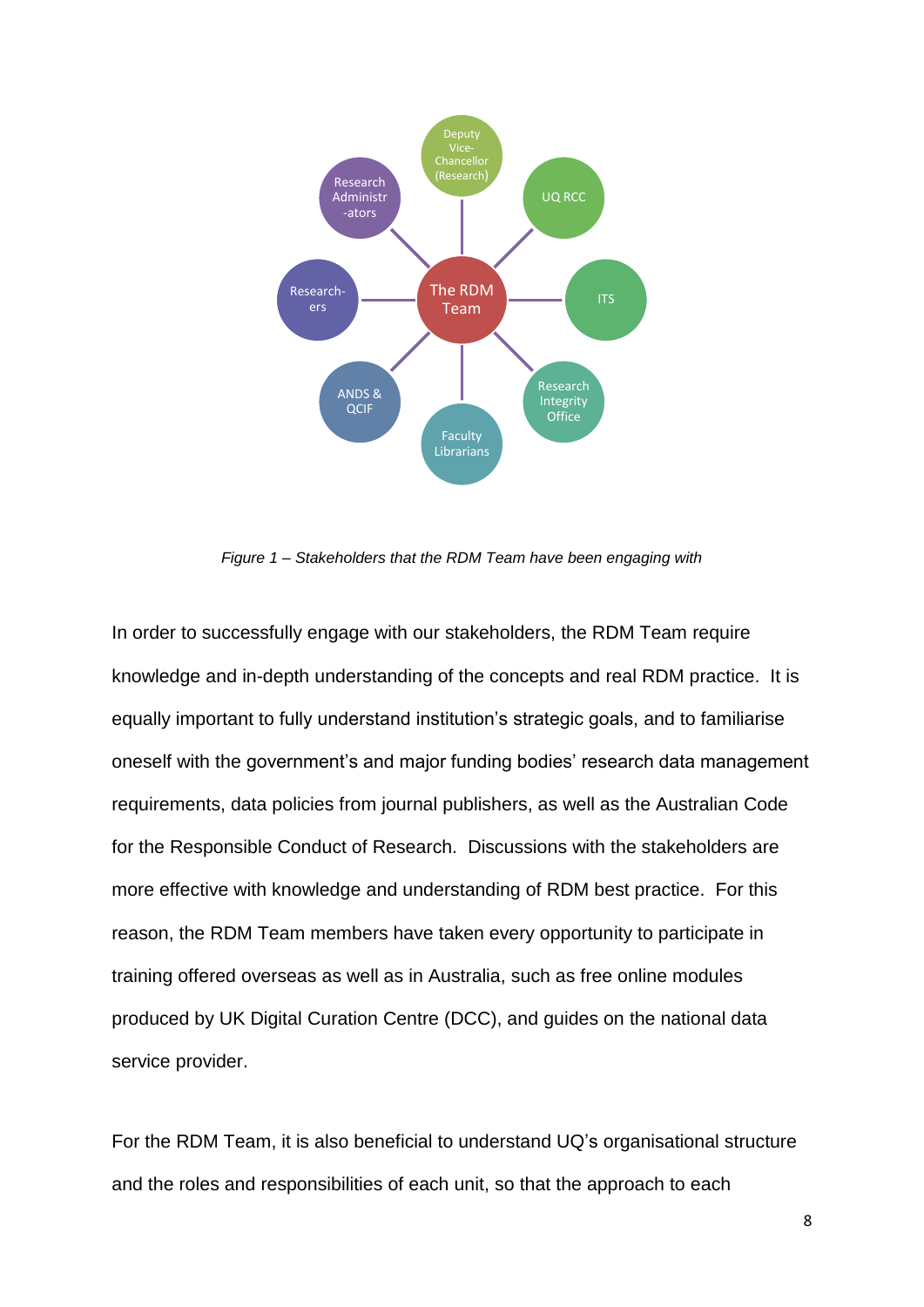stakeholder can be strategically adapted based on their needs and requirements. The team members took every opportunity to get involved in the University research activities, talking to people, making connections and participating in seminars and conferences.

Equipped with knowledge and skills in RDM, with the support of the Library management, the RDM Team designed a systematic approach involving several phases to engage all stakeholders:

- Working with the University policy makers
- Gathering user feedback
- Gaining support from IT services
- Establishing good relationship with research administrators
- Making connections with external data service providers
- Training librarians to be able to provide basic support to RDM

# *Working with the University policy makers*

Research data policies "provide clarity on what is expected and who is responsible for which activities" (Joans, 2014). The Australian Code for the Responsible Conduct of Research states that institutions have a responsibility to "provide documents setting out clearly the policies and procedures based on this Code". For the University to take on the RDM responsibilities, the first logical step was to establish an institutional Research Data Management Policy. This policy can then strategically drive management of research data within the University. The Office of the Deputy Vice-Chancellor (Research), UQ RCC, and the Research Committees at Faculty and School-levels all played a critical role in developing The UQ Research Data Management Policy. The RDM Team worked closely with those stakeholders,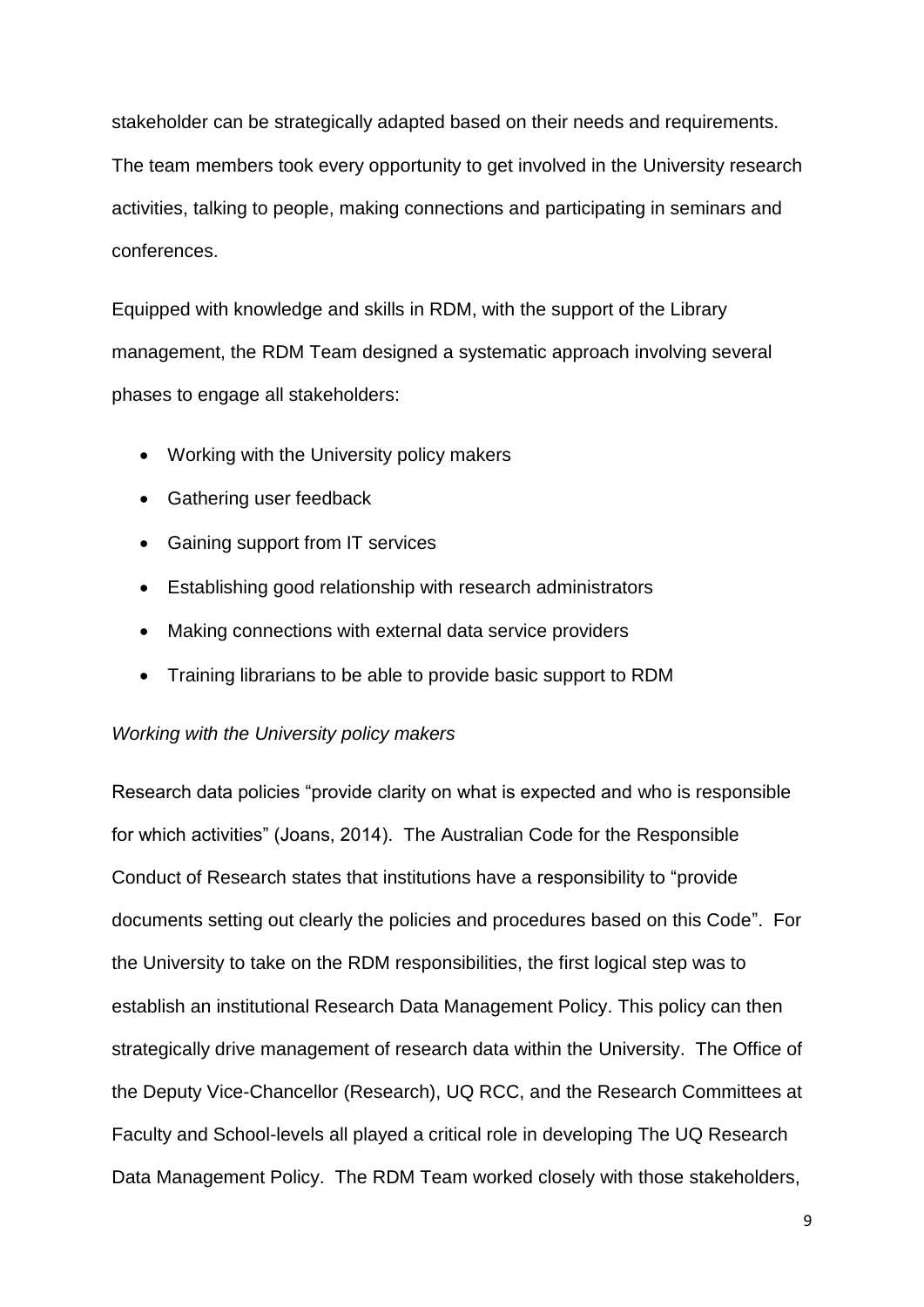initiating regular meetings and consultations to discuss the responsibilities of the University and its researchers, the requirements for setting up infrastructures and services for RDM.

Along-side working on The UQ Research Data Management Policy, the RDM Team also designed UQ staff training programs to raise the awareness and to promote best practice in UQ research community. The RDM Team members made contact with and became fully involved in the University Staff Development Program. The Team also formed training partnerships both with the Graduate School and the UQ Research and Innovation Division to include RDM in the Research Integrity Training, and the Essential Knowledge for Research Management Seminar series. A close relationship has also been formed between the RDM Team and the Research Integrity Office, seeking advice on ethics approvals, best practice in terms of data retention, ownership, sharing and access. The Research Integrity Office Manager has been invited to speak to the librarians within and external to the UQ Library.

#### *Gathering user feedback*

UQ researchers are the research data creators and the users of the institutional RDM services. To inform the service development, and to set up a system that the researchers are willing to use, meetings and consultations were organised with researchers from different disciplines to seek comments and feedback informally. During these consultations, it became clear that setting up a holistic research data storage service was the common concern among UQ researchers – they needed a secure, easy to access and easy to use project-led and collaborative data storage infrastructure. Based on this finding, the RDM Team decided to gather targeted feedback in order to identify the gaps in existing services and infrastructure, and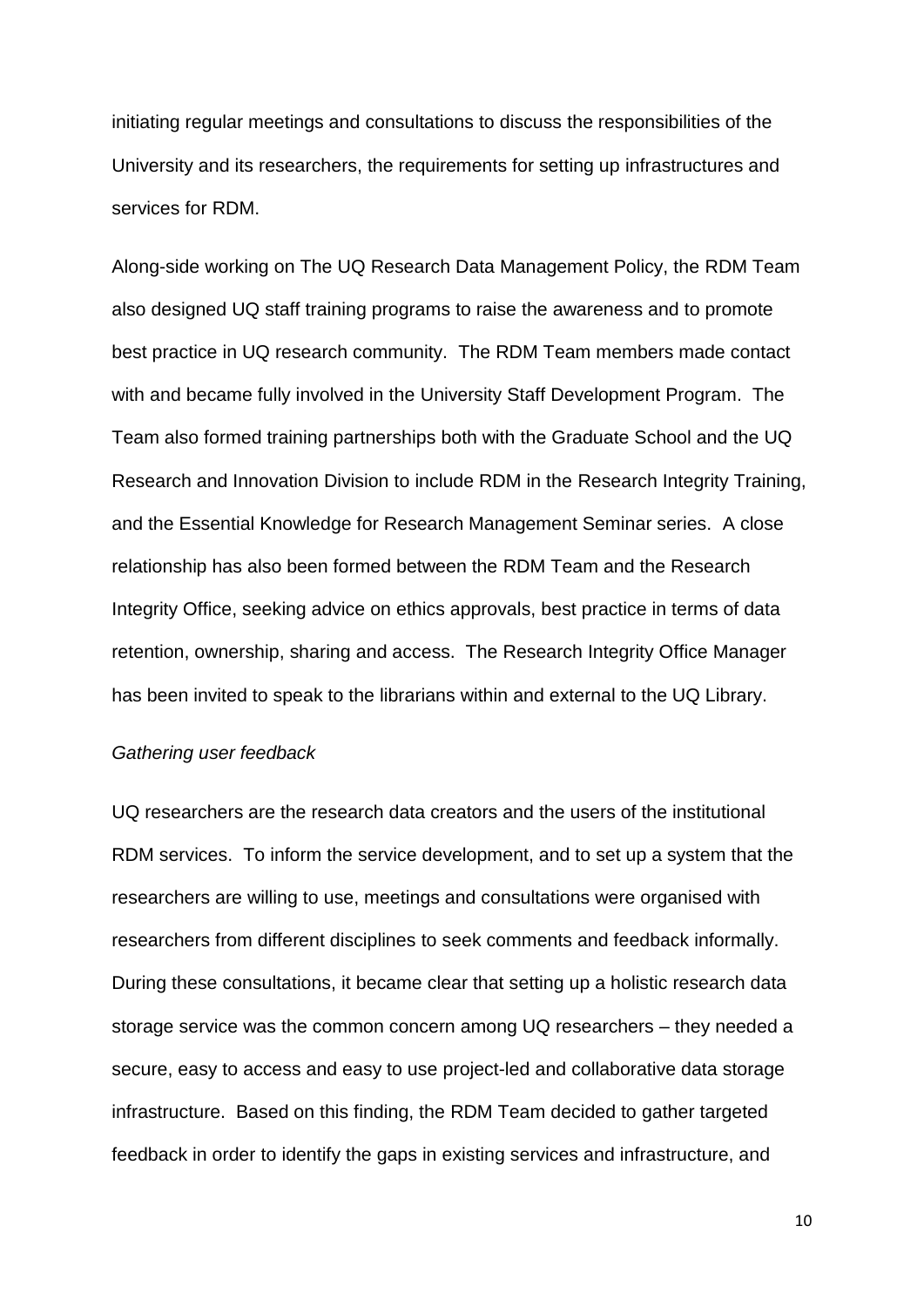make recommendations for new services. The feedback also provided insightful information about the stakeholders, allowing for targeted future design of further engagement strategies and service development.

The feedback was gathered from the end of May to the end of June 2014, using an online form distributed after RDM training sessions. The feedback form consisted of 18 questions that covered areas such as current and maximum size of research data sets, the range of formats data was stored in, where data was being stored, whether researchers intended to keep their data in the future (future storage requirements), and what other data storage, data management services, or infrastructure was being utilised by UQ researchers.

There were 104 completed responses by UQ researchers. While "My Computer" and "External Hard Drive" were the most popular options for researchers to store both their active data and archived data, many utilised School servers/Faculty servers/Centre servers as the data storage. This result clearly indicated that the researchers expect for the University to have the responsibility to provide and support data storage infrastructure.

The user feedback also showed that the researchers wanted the University to promote RDM best practice and direct them to use secured, well managed and properly backed-up storage solutions; and that the University needed to provide and advertise central unified storage solutions to UQ researchers.

There was a clear indication from the gathered feedback that the senior management of the University, ITS, and research administration all have responsibilities in RDM. This confirmed the stakeholders the RDM Team have identified who have the influence and who can drive the RDM within UQ.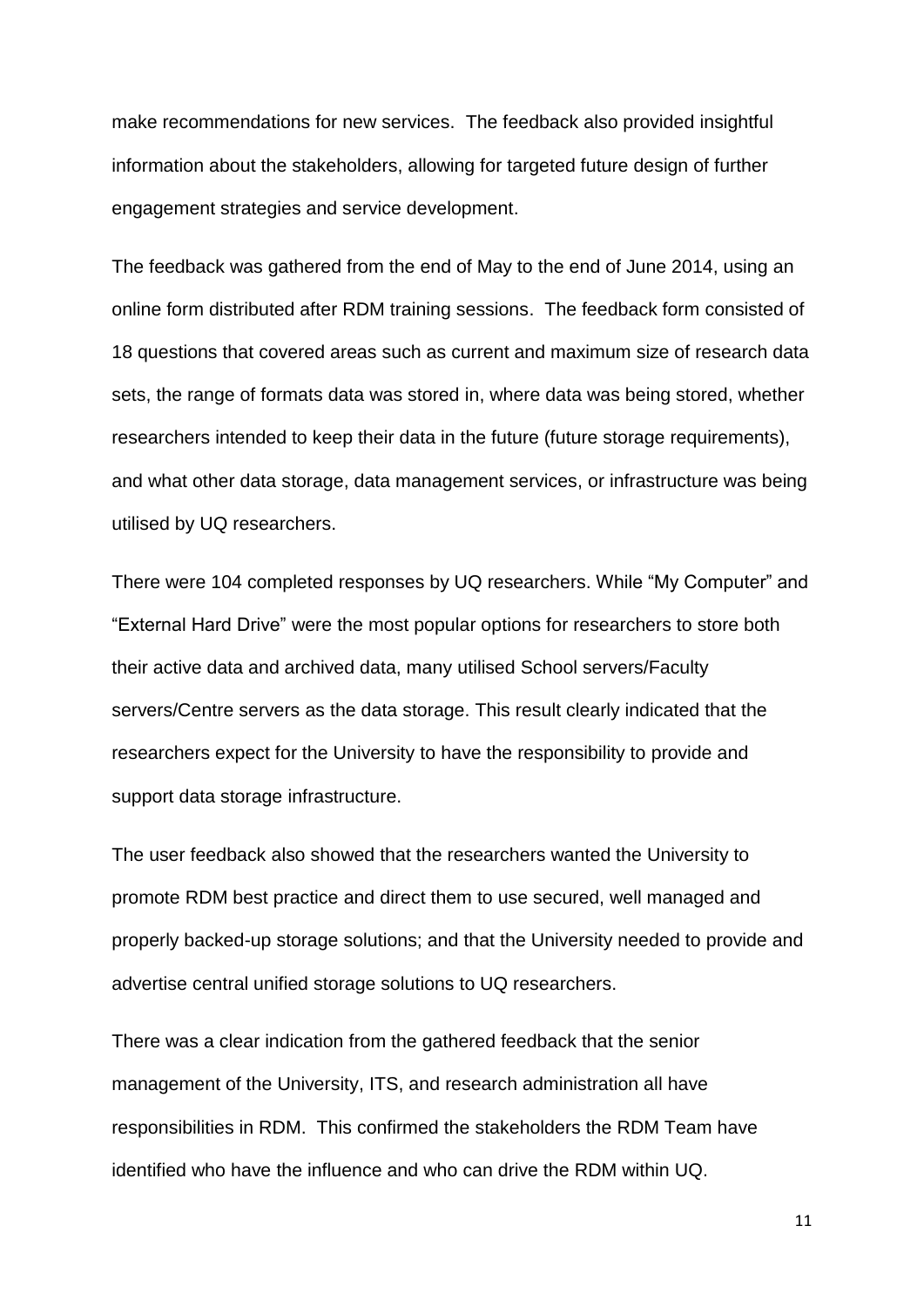# *Gaining support from IT services*

As clearly demonstrated in the researchers' feedback, IT Services in the University are instrumental in providing RDM services. Over the past 3-4 years, as managing research data has become a strategic priority for the University, the demand for UQ ITS to provide a secure, sustainable and easy to use research data storage infrastructure has increased dramatically. For the RDM Team to work with IT Services on data storage provision proved to be challenging as traditionally it is perceived that this is outside the range of library services. The RDM Team made initial connection with IT Services via the Library Technology Service staff and the UQRCC Director. With their support and endorsement, the team members became acquainted with individual IT managers, and arranged individual follow up meetings with them. The team members were also invited to participate in the Research Storage Working Group looking at University wide research data storage options for researchers. Taking advantage of these opportunities, the team members explained the benefits of good stewardship of research data and the joint responsibilities of both the University and researchers to manage research data. The Team also introduced the RDM services provided in the Library, and the role of the institutional repository, UQ eSpace. Subsequently, the RDM Team have been invited to further meetings with researchers to discuss about research data storage options and related security/access control issues.

# *Establishing good relationship with research administrators*

Another group of stakeholders that the RDM Team identified and constantly interact with is the UQ Research Administrator Network (UQRAN) Group. This group consists of research administrators from Faculties, Schools and Centres. The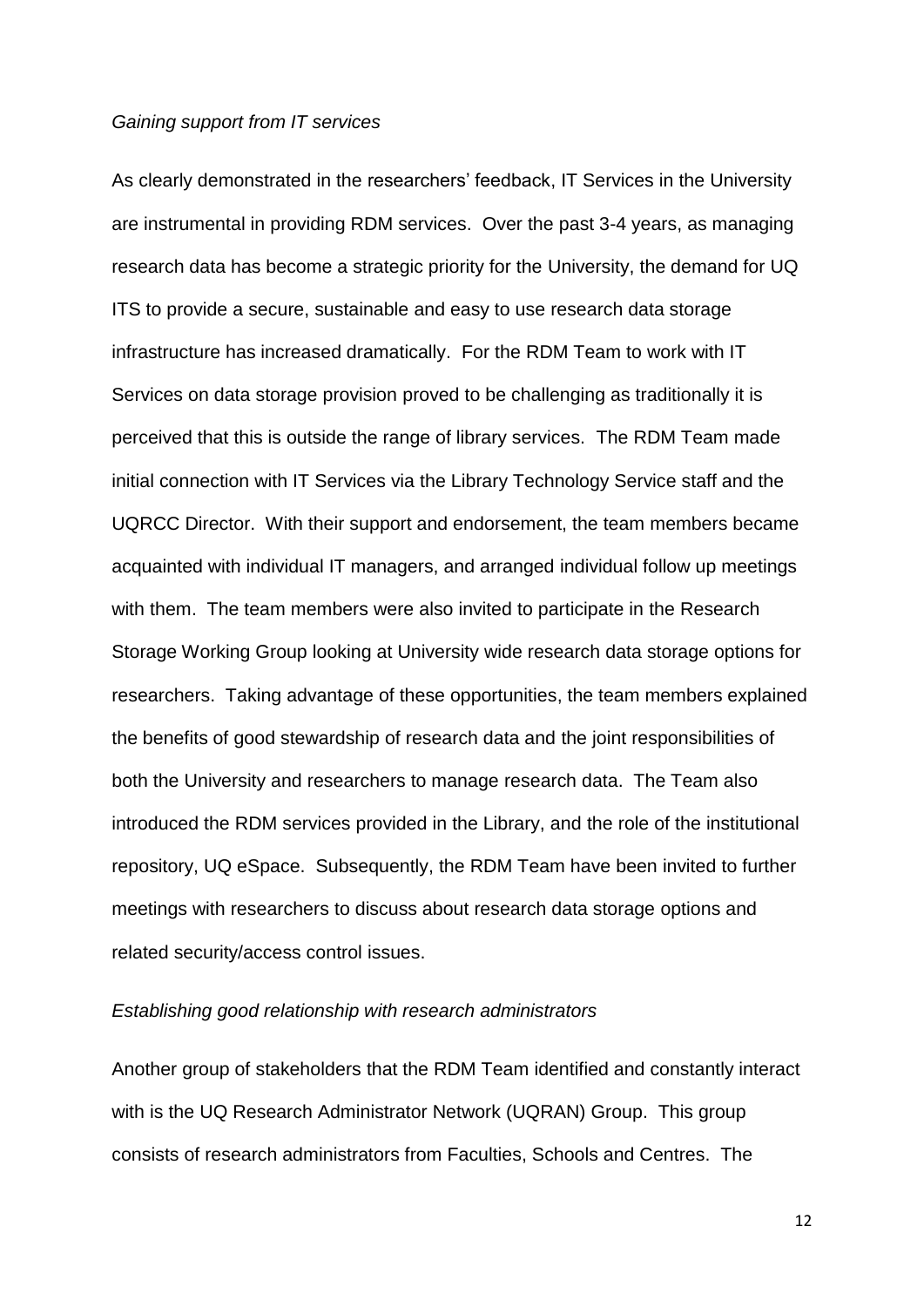purpose of engaging with this group is to raise their RDM awareness and to increase their knowledge of RDM best practice, as this group are the front-line research support staff. The engagement with this group might not produce tangible results such as establishing research data facilities, however, to get research administrators on board will have a strong positive effect on the RDM best practice campaign. The RDM Team not only attended their meetings whenever they could, but also offered to present on the library research support services, including the RDM service. These presentations also included introductions of new tools, new resources and new development in RDM service.

One way to connect with research administration is to get directly involved in their research support work. Contributing to UQRCC monthly Newsletter is one such case. UQRCC started producing a Newsletter in 2015. The RDM Team have been contacted to write a regular column promoting RDM concepts, guidelines, best practice and training activities in the Newsletter, which was valued highly by the Centre Director.

#### *Making connections with external data service providers*

There are two external stakeholder groups that the RDM Team have been engaging with regularly and actively – The Australian National Data Service (ANDS) and the Queensland Cyber Infrastructure Foundation (QCIF).

ANDS is funded by the Australian Government to develop research data infrastructure and enable more effective use of Australia's research data assets. They work with partners and communities through funded projects and other collaborations, deliver national services such as Research Data Australia and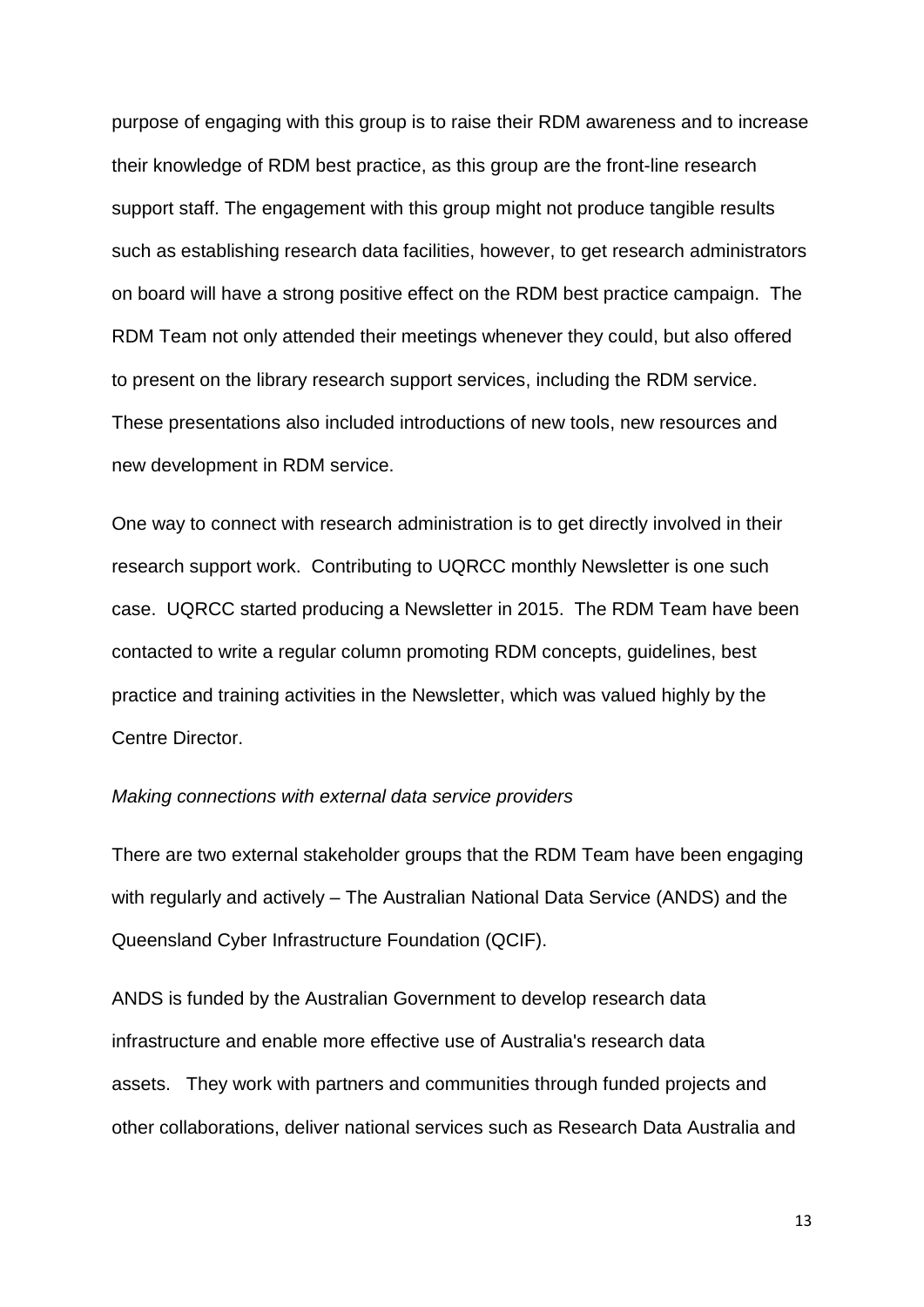Cite My Data, provide guides and advice on managing, producing, sharing and reusing data, and build the Australian Research Data Commons.

The engagement activities with ANDS include using the knowledge network by attending ANDS workshops, online webinars, participating in the 23 (research data) Things – an online data management training program organised by ANDS. In addition, the RDM Team actively seek strategic funding opportunities provided by ANDS on building significant research data collection projects.

QCIF provides the high-performance services, infrastructure and support required to achieve excellence in computation and data-driven collaborative research and its application in industry. QCIF operates with its members and partners delivering services to researchers throughout Queensland.

Many UQ researchers utilise QRIScloud – the storage space provided by QCIF. Metadata records are created and stored along with the datasets and data collections stored on QRIScloud. It is desirable then to capture the metadata for these datasets and data collections produced by UQ researchers and to store them in UQ eSpace, therefore enabling the University to keep track of all UQ research data. The RDM Team have been proactively collaborating with QCIF staff investigating a work flow set up to harvest the metadata records of the data collection from QRIScloud into eSpace.

*Training faculty librarians to be able to provide basic support to Research Data Management*

There are three faculty teams within UQ Library Learning and Research Services Division. Each liaises with two academic faculties. The faculty librarians have a long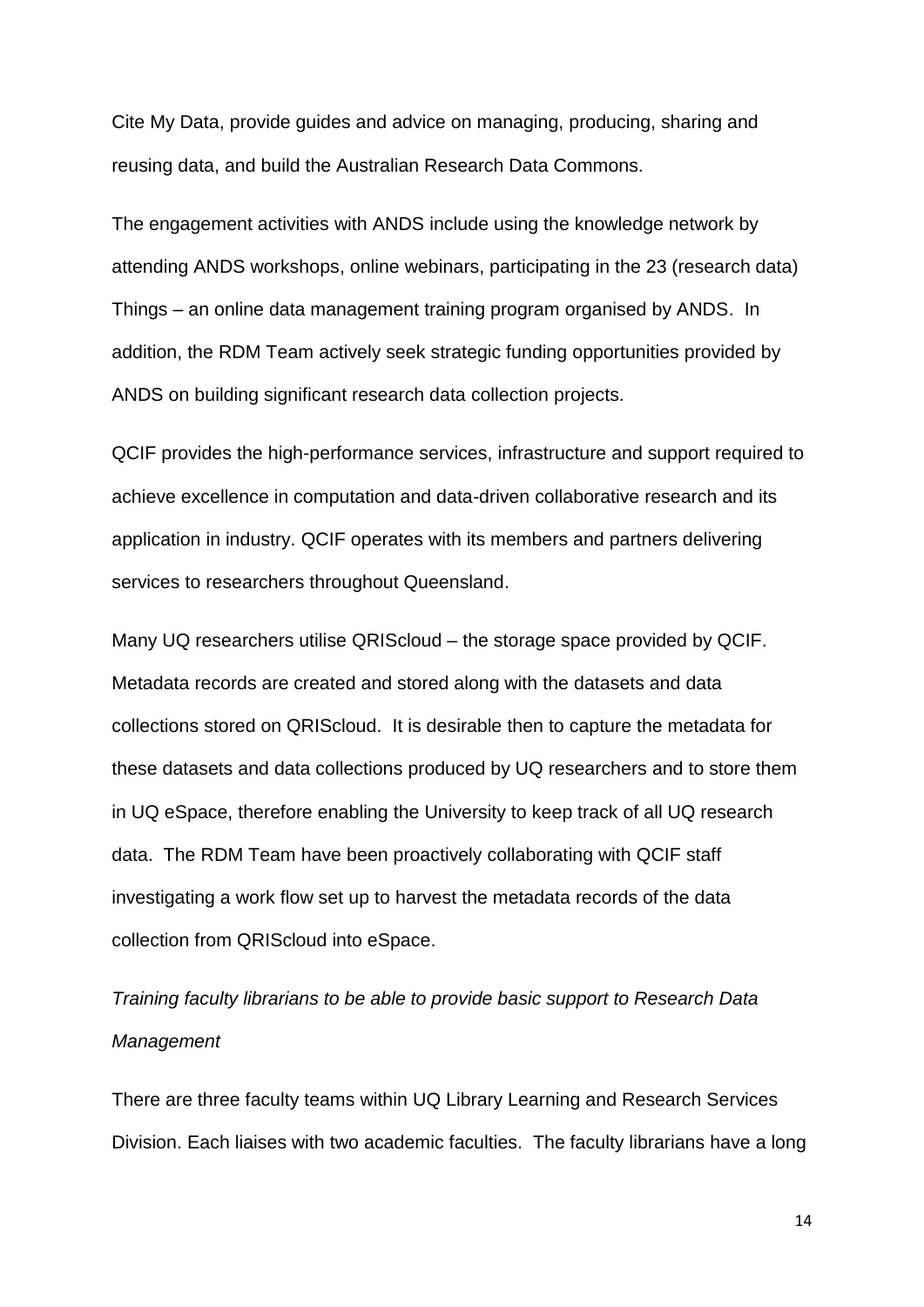established relationship with their researchers and are well respected in the UQ research community. Without the support of faculty librarians, the RDM Team would be limited in connecting to UQ researchers to provide RDM services.

To train librarians so that they are equipped with knowledge and skills to support RDM, a tiered training program was developed at the beginning of 2013. The training consists of three levels, delivered as a series of face-to-face workshops.

Level one focuses on data management awareness and understanding. It provides an overview of the UQ Library Model of Service Provision for RDM, the importance of RDM, UQ Research Data Management Policy, the tools UQ Library provides and Australian and international data management trends. The workshop also covers how to help researchers create a data management plan.

Level two was an interactive session of data management FAQs, which provided an opportunity for librarians to discuss about any RDM related issues. Some of the session's components included: 1) understanding the University's and researchers' responsibilities for data stewardship under the Code; 2) understanding from where data management help and advice can be sourced; 3) creating appropriate data management plans for research projects.

Level three aimed at developing in-depth knowledge and skills in RDM Service Provision, examining current RDM issues at UQ, and how to communicate RDM best practice to UQ researchers.

The faculty librarians were also encouraged to participate in related workshops, attend seminars and online programs offered both within UQ and externally. For example, the recently launched online training program 23 (research data) Things by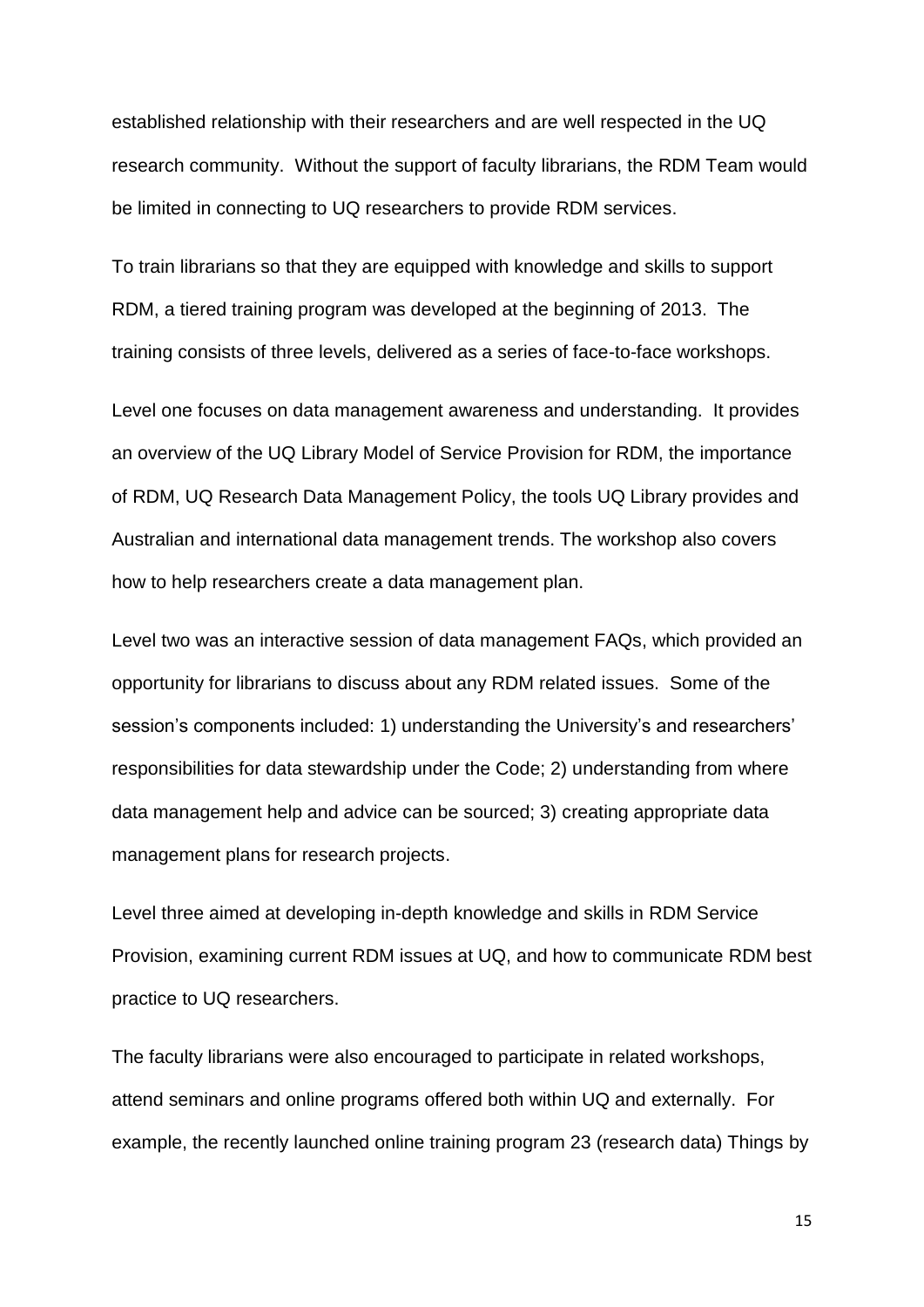ANDS is widely promoted within UQ Library. UQ Thing 1-12 Crash Course was coordinated by the RDM team and presented by ANDS trainers.

# **OUTCOMES**

Through actively engaging stakeholders at all levels within UQ, the RDM Team have achieved encouraging results. These results demonstrate how deep engagement with stakeholders within and outside the University enables us to deliver an effective and innovative service, and thereby make a significant contribution to RDM at UQ.

# *UQ Research Data Management Policy was published in 2013*

UQ started addressing a RDM policy in 2012. The RDM Team made significant contributions to the establishment of the policy. The RDM Team's contribution involved monitoring the data management landscape, both in Australia and globally, providing expert advice, recommendations and high level support to the policy development process. The RDM Team worked with the Director of UQRCC and the Director, Research Analysis and Operations, drafting the Research Data Management Policy. The draft was submitted to and approved by the Research Committee and Academic Board. The UQ Research Data Management Policy was published in November 2013.

Another significant achievement was being invited to participate in the Universitywide Enhancing Systems and Services (ESS) Program. The aim of ESS is to improve administrative activity and processes that impact on the core academic purpose, and to empower staff and build a continuous improvement culture and capability UQ wide. They are currently working on construction and pilot testing of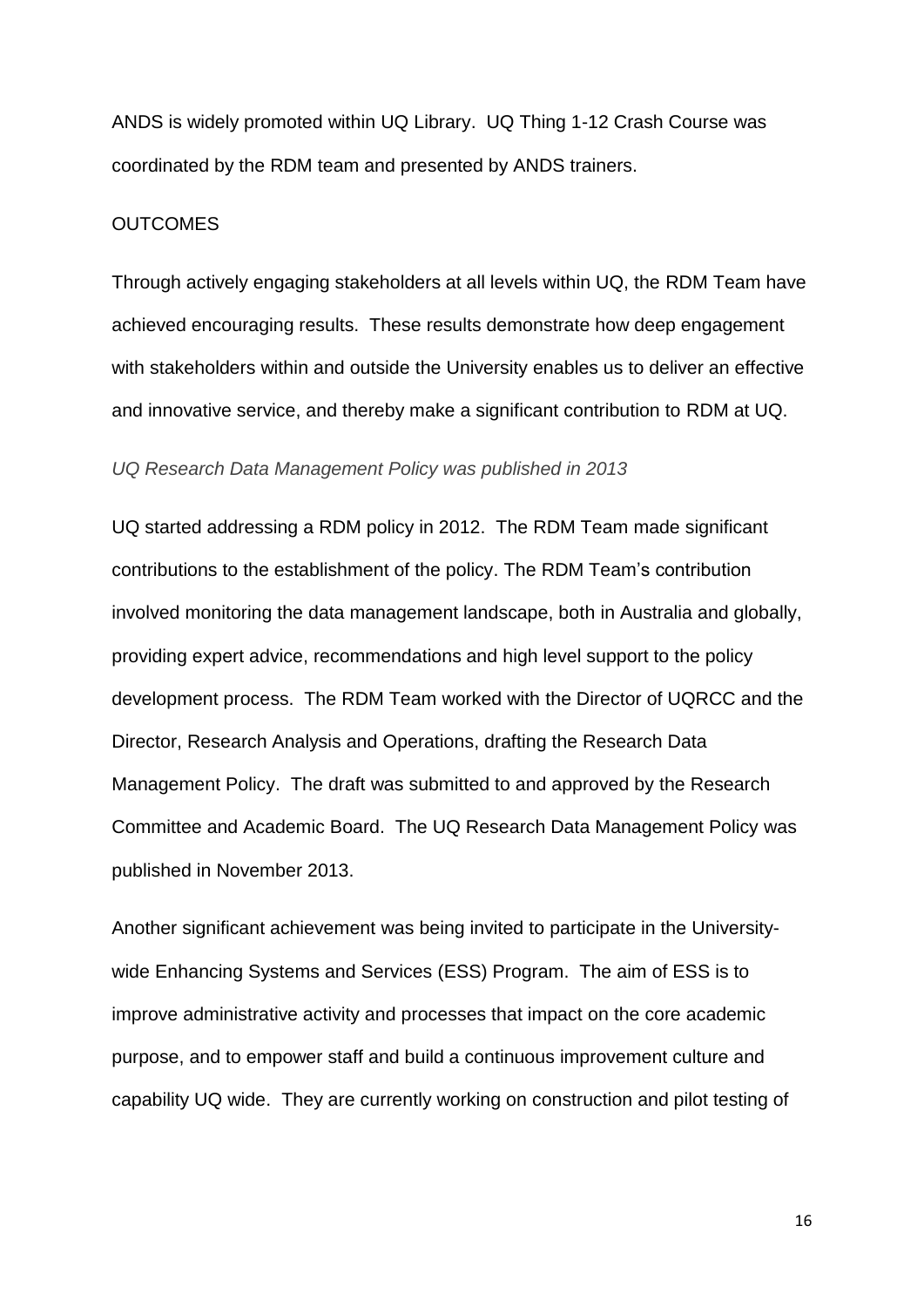an integrated data management plan (iDMP) that can link to provisioning and storage, and form a durable index (registry) of Research Data metadata at UQ.

## *The Online Data Management Planning tool DMP Online was implemented in 2014*

The UK based Digital Curation Centre (DCC) developed a web based tool, DMPonline, that provides predesigned data management plan templates based on funding bodies' requirements. It is a simple, easy to use interface where users can create and save a data management plan, share it among collaborators and export whole or parts to be part of an official document such as a grant application. UQ Library obtained the software from DCC, liaised with UQ Information Technology Services, and successfully implemented the DMP Online tool in March 2014.

In Australia, funders' requirements for RDM started to become evident in 2015. Using DMP Online to produce data management plans can assist not only researchers to comply with ARC's and NHMRC's requirements, but also educate researchers about the good stewardship of research data. Within UQ, DMP Online was promoted to Research Higher Degree students, early career researchers, as well as to supervisors and senior researchers. It has proved to be an essential tool for UQ researchers to effectively manage their project's research data. Consequently, further integrating a DMP tool has become one of the priorities for the University wide ESS Program.

*Thomson Reuters' Data Citation Index database started harvesting UQ eSpace repository metadata records in 2014*

Data citation underpins the recognition of data as a primary research output rather than as a by-product of research. (ANDS Data Citation Guide) Storing UQ data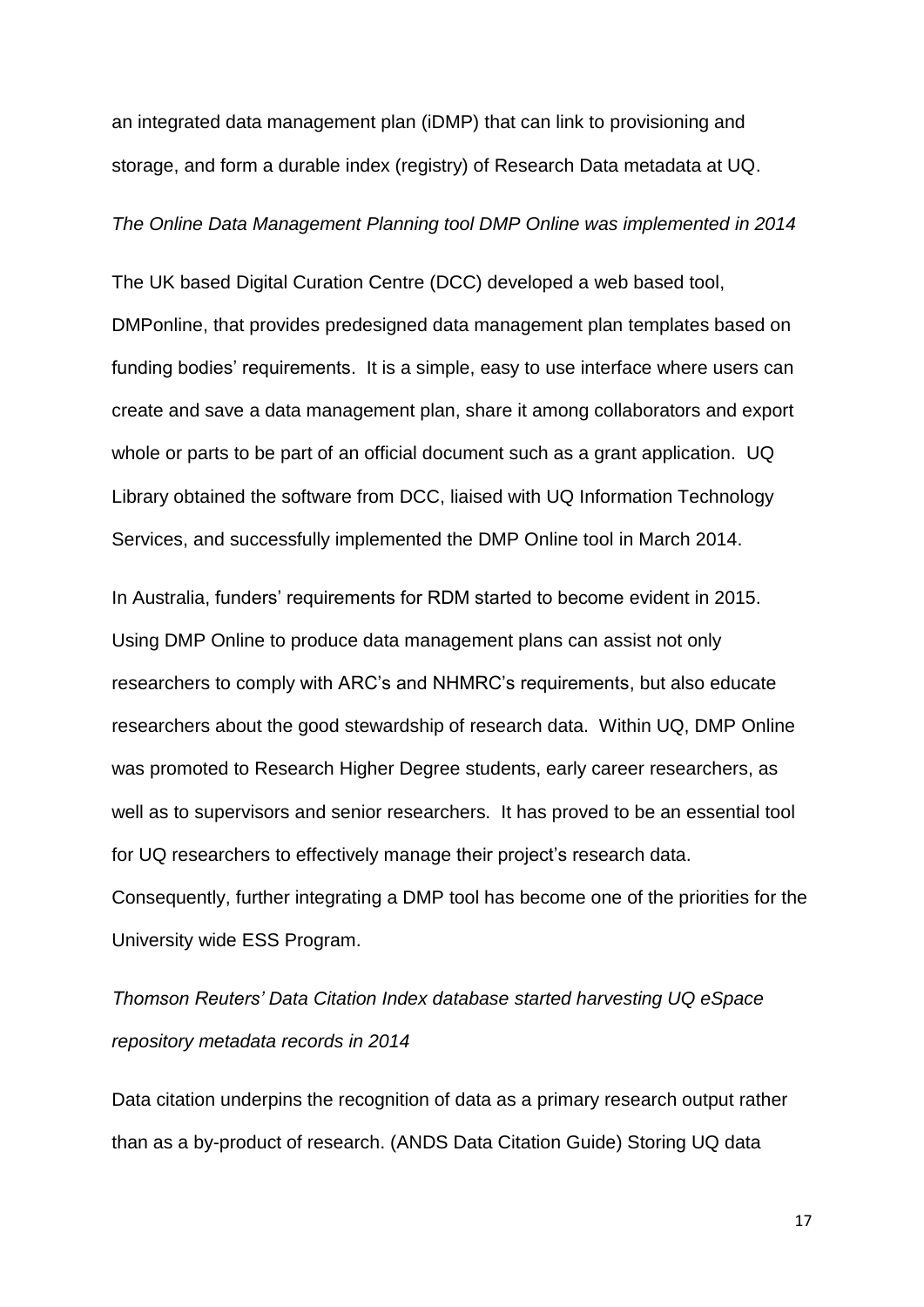records in UQ eSpace and making them openly available where possible, increases a researcher's profile and creates potential collaboration opportunities. As well as being indexed in Google, UQ eSpace data records are also ingested into Research Data Australia (RDA), a service provided by ANDS. It retrieves data resources across a wide range of subjects and providers. RDA began automatically harvesting from UQ eSpace in 2013. Data records entered in UQ eSpace appear in RDA the next day and manual importing is also possible if necessary.

In 2013, RDA collaborated with Thomson Reuters to pilot a project on ingesting data records from RDA into the Data Citation Index (DCI). In 2014 the RDM Team started working with RDA to ingest UQ eSpace records into the DCI via RDA. UQ was the second institution in Australia to ingest records into the DCI, with the first batch of UQ eSpace data records appearing in the DCI in December 2014. The success of this project was significant because the end result is that now UQ data records can be cited, and those citations can be tracked, in much the same way as journal articles are. UQ eSpace data records being indexed in the DCI has boosted the RDM campaign within UQ. UQ researchers have noticed that having data records in UQ eSpace can increase citation and can potentially lead to more collaboration opportunities.

# *ANDS funding was obtained to support two research data collection projects*

In 2014, UQ Library was successful in securing the ANDS Major Open Data Collection (MODC) grant application. A grant was awarded to digitise the Indigenous Languages as part of the Queensland Speech Survey conducted in the 1960s. This project was highly valuable because it ensured the long-term preservation of some of these languages that are no longer spoken. The RDM Team collaborated with Office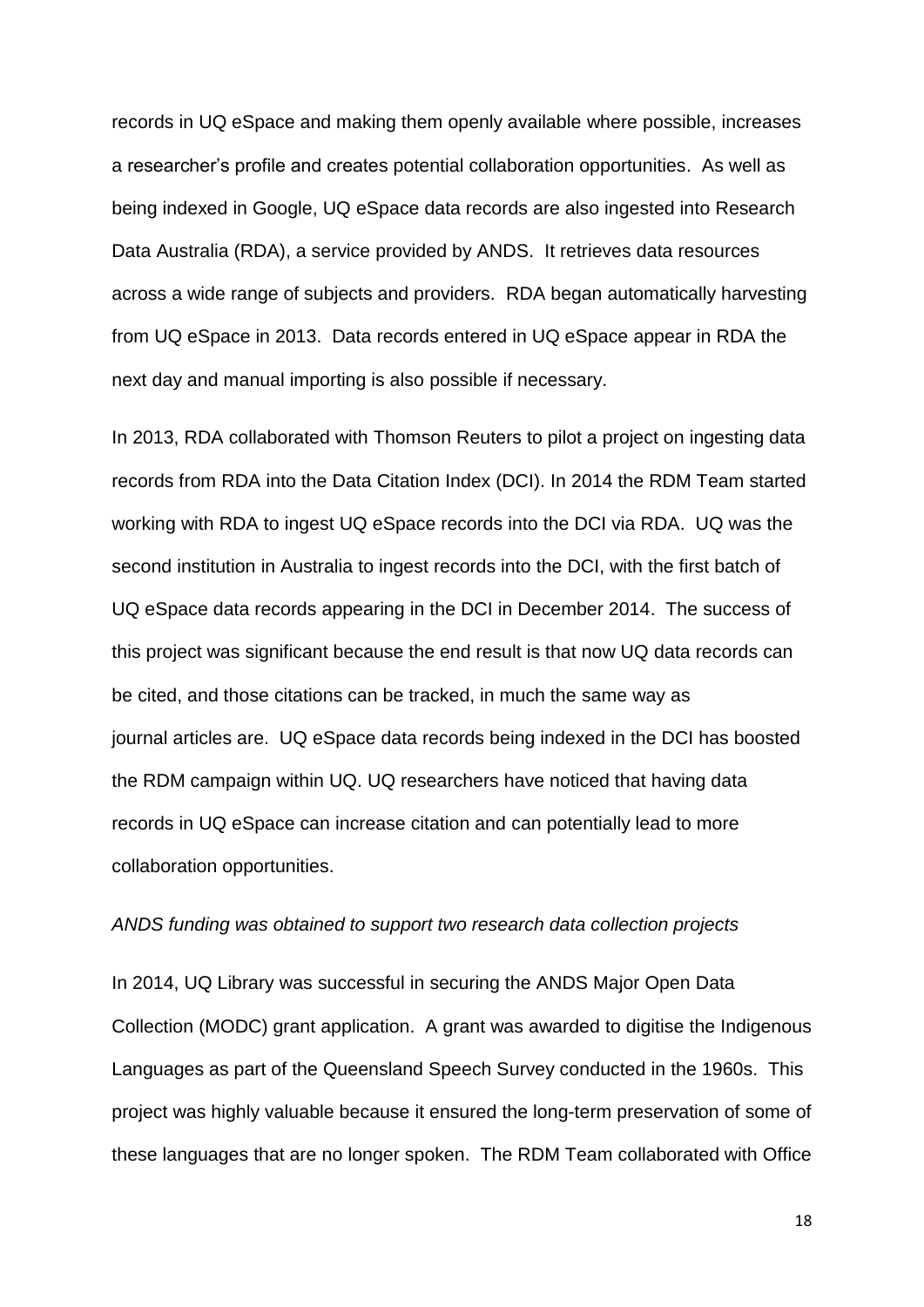of PVC (Indigenous Education), academic staff, aboriginal communities, IT, and research administrators to ensure the successful delivery of the project. The project was finished on time, and the interactive search interface was launched nationally as well as in the local community. The partnerships formed during this project continued as soon after the academics obtained an ARC grant to work on another indigenous language research project.

Another ANDS funded project was awarded to the UQ Library in January 2016 – The Publication Driven Data Sharing Initiative. The aim of the project is to identify subsets of UQ publications published in 2015-2016 and create repository records in UQ eSpace for the research data directly underpinning each publication. Where possible, the data will be made openly available and DOIs will be assigned to the datasets.

UQ researchers who become involved in this project will be encouraged and supported to deposit their publication-related datasets into UQ eSpace at the point of manuscript submission for all of their future publications, and to cite their own research datasets according to best-practice. This will meet an existing need for authors submitting manuscripts to journals that require data for review prior to publication.

The University can benefit from this project by setting up institution-wide best practice in RDM processes. Durable research data are essential to justify, and defend when required, the outcomes of research. Good stewardship of research data can increase the efficiency and maintain the integrity of research results.

*A work flow was established to harvest data records stored on Queensland Cyber Infrastructure Foundation (QCIF) and UQ local storage facilities*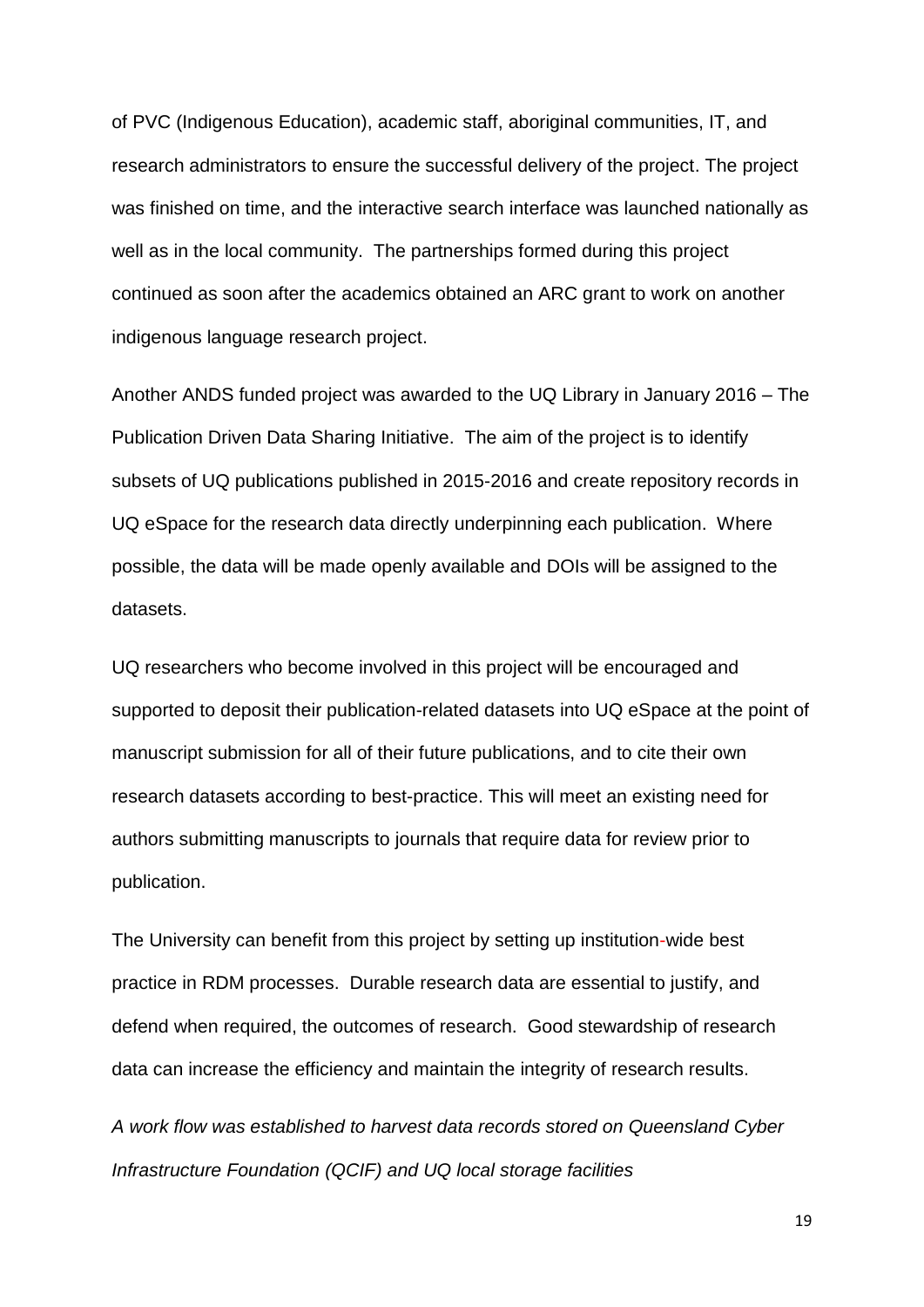QCIF provide data storage space for many UQ researchers. The RDM Team have been collaborating with QCIF to set up a work-flow to capture metadata of datasets held on the QCIF storage. Both QCIF and the RDM Team are committed to the improvement of the RDM services and investigating optimal ways of harvesting metadata records. Such methods may include the utilisation of APIs.

This work flow system can also be used to harvest metadata records of datasets stored on UQ's local storage facilities, such as storage space provided by research institutes, schools and centres. Providing seamless and automated work flow will significantly improve the RDM service within UQ.

#### *The RDM training was integrated in the University training programs*

The training run by the RDM Team is highly valued by the University. Since 2012, RDM training has become part of the UQ Staff Development course and offered to all UQ staff 4 times a year. This two-hour course consists of a presentation and hands-on exercises combining theoretical concepts and practical technical tips. The course has been successful and recommended by research administrators as well as research supervisors.

Working with the Research Integrity Office, the RDM Team contributed to the RDM component in the Research Integrity Online Module. This online module is a compulsory training program for all Research Higher Degree students.

As well as the formal training, the RDM Team are invited to run seminars, to deliver short talks, mini presentations and any customised training. Engagement with the UQ Graduate School and the Office of the Deputy Vice-Chancellor (Research) has resulted in the RDM presentation becoming an integral part of Research Integrity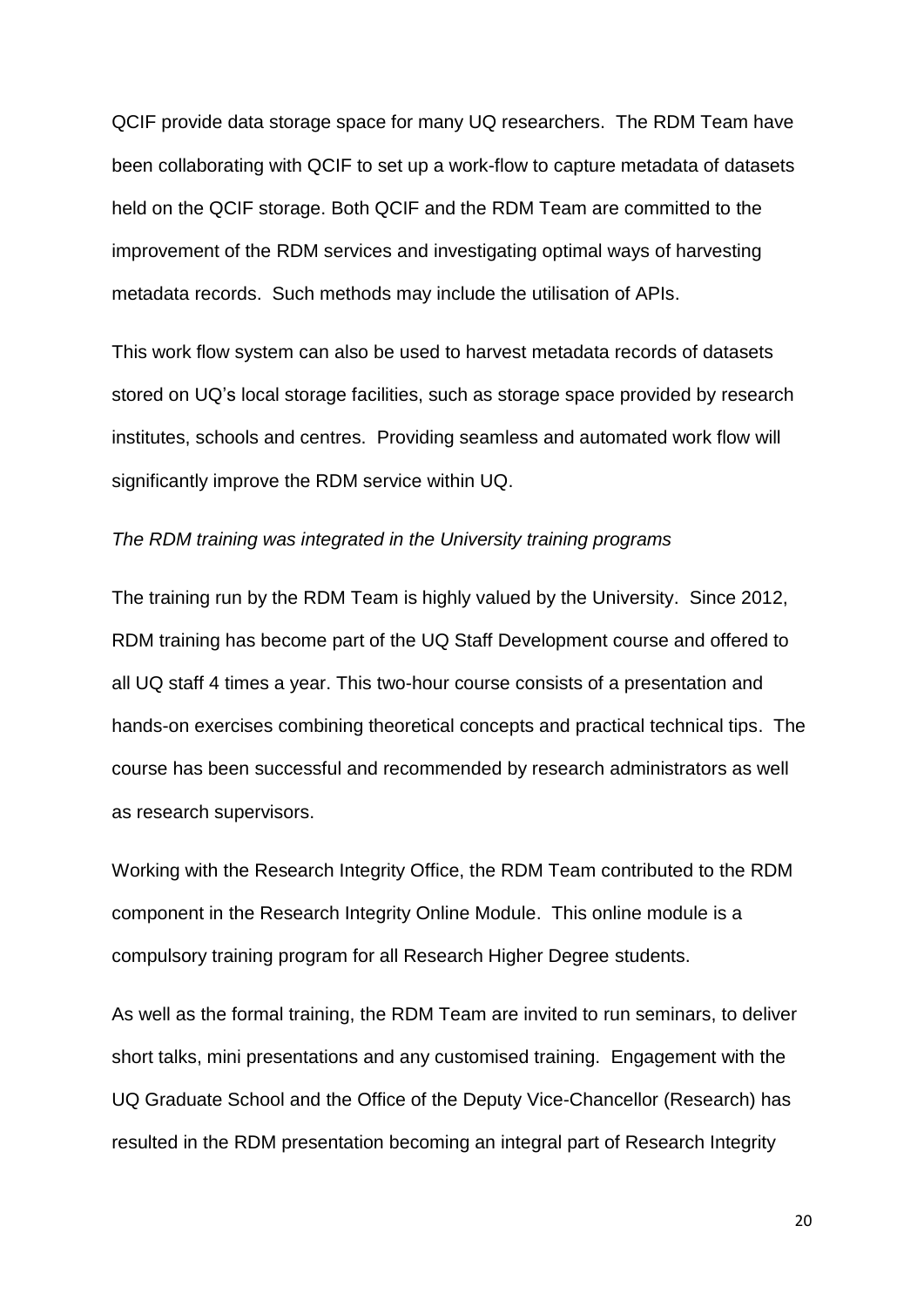Training for new Research Higher Degree students and their supervisors, and Essential Knowledge for UQ Researchers Seminar Series.

# *UQ Library Data Management Service Levels were established*

The UQ Library Data Management Service Levels were set up in 2013, as shown in Figure 2. By having a tiered approach to service provision it allowed library staff to get on board with providing a service to researchers' sooner. Having completed the three levels of training illustrated in the Methods Section, faculty librarians have knowledge and skills to deal with general RDM queries, with full support of from the RDM Team available for them when dealing with complicated issues. Further, working collaboratively with the RDM Team, faculty librarians are able to offer basic awareness RDM training to their researchers and PhD students.

RDM promotional materials such as the DMP Checklist and RDM service pamphlets are developed for faculty librarians when they go out and meet their researchers.



*Figure 2 – UQ Library Data Management Service Levels*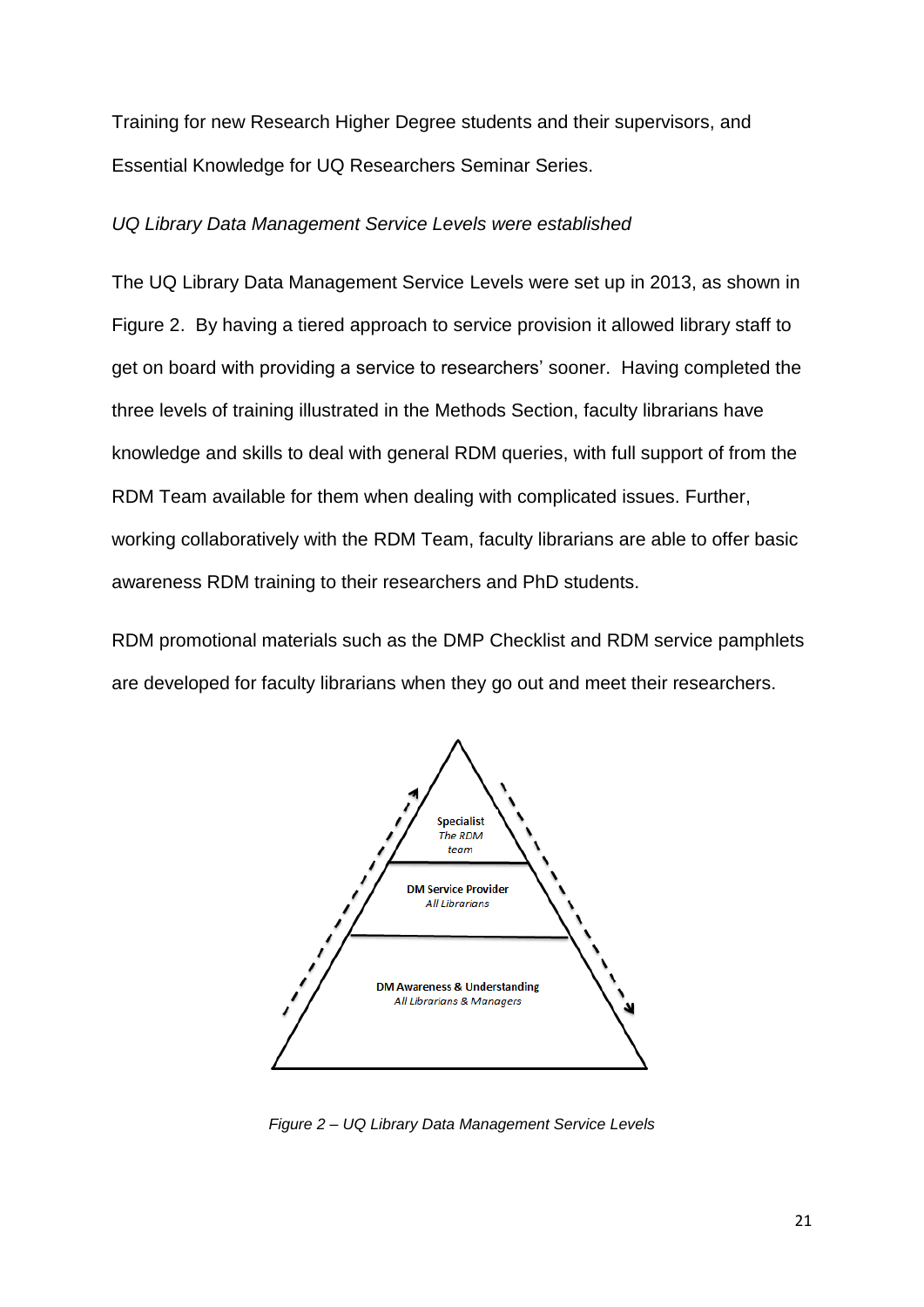# **CONCLUSION**

Academic libraries play a vital role in research data management in universities. To succeed, the library needs to build and maintain relationships and partnerships with multiple internal and external stakeholders at all levels. In this paper the authors have highlighted the identified stakeholders, both within and external to the University, and discussed the strategies adopted to engage these stakeholders. The authors also listed encouraging results and evidence in terms of heightened awareness of RDM requirements, infrastructure resources and support services throughout the University since the commencement of the RDM best practice campaign in 2011.